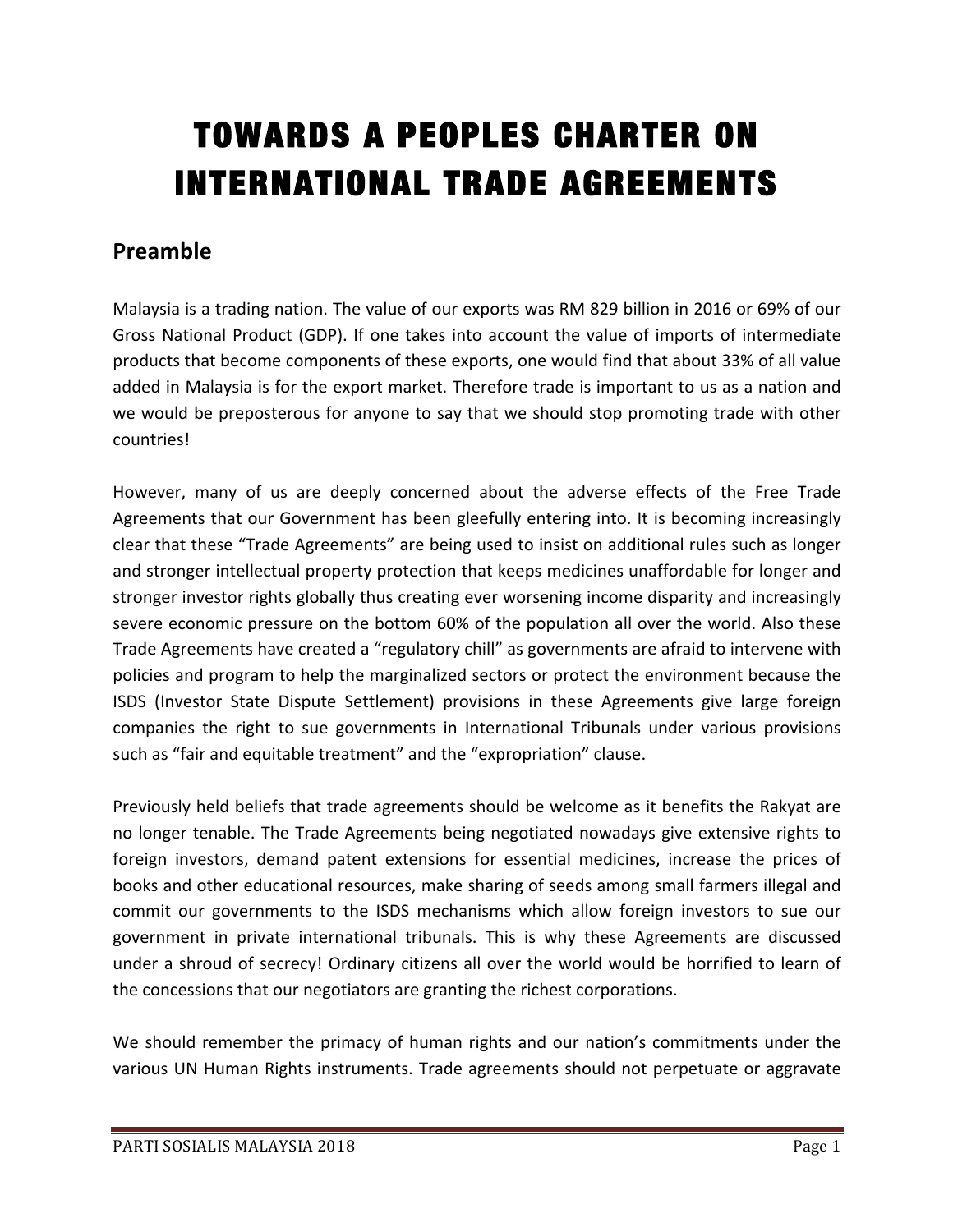the inequalities within and between countries. The neoliberal approach to Trade Agreements have made these agreements toxic to the majority of our people!

We need to shift away from this toxic model of Trade Agreements  $-$  we need a new model. There is an urgent need to stop the race to the bottom that our governments are engaged in as they compete with each other for export markets and Foreign Direct Investment (FDI). Taxes, tariffs, wages and environmental protection are all pushed downwards as our governments compete with each other to attract FDI. We have to stop undermining each other! This madness has to stop!

It is now time we open up the dialogue on the kind of trade agreements that we want to see in place. We have to move forward from our stance of protesting each Trade Agreement when it is being discussed without putting forward to the people of Malaysia the kind of Trade Agreement we would like to see. We believe that trade agreements must be fair to all the nations signing on to the agreement and also to the various social sectors in the participating countries. These Trade Agreements must uphold the principles of Democracy, Welfare of the majority, Environmental Protection and the National Constitution. The Governments that partake in these Trade Negotiations should ensure that these principles are upheld.

To kick-start this dialogue process, PSM therefore would like to put forward nine themes that we think should define future Trade/Investment Agreements. Several of these ideas were expressed by participants in a forum that the PSM held titled "A People's Charter on **International Trade Agreements** on 26th April 2017 in Kuala Lumpur. The proposals contained in this document are meant to be discussed, modified, added to and delineated more clearly as contemporary Trade Agreements intrude into many sectors of the economy and are immensely complex..

Trade agreements must comply to the pillars of democracy and the constitution. Putrajaya, MITI and the respective Ministries, whom enter into trade negotiation should be subjected to the constitution. We need a people centered Trade Agreement!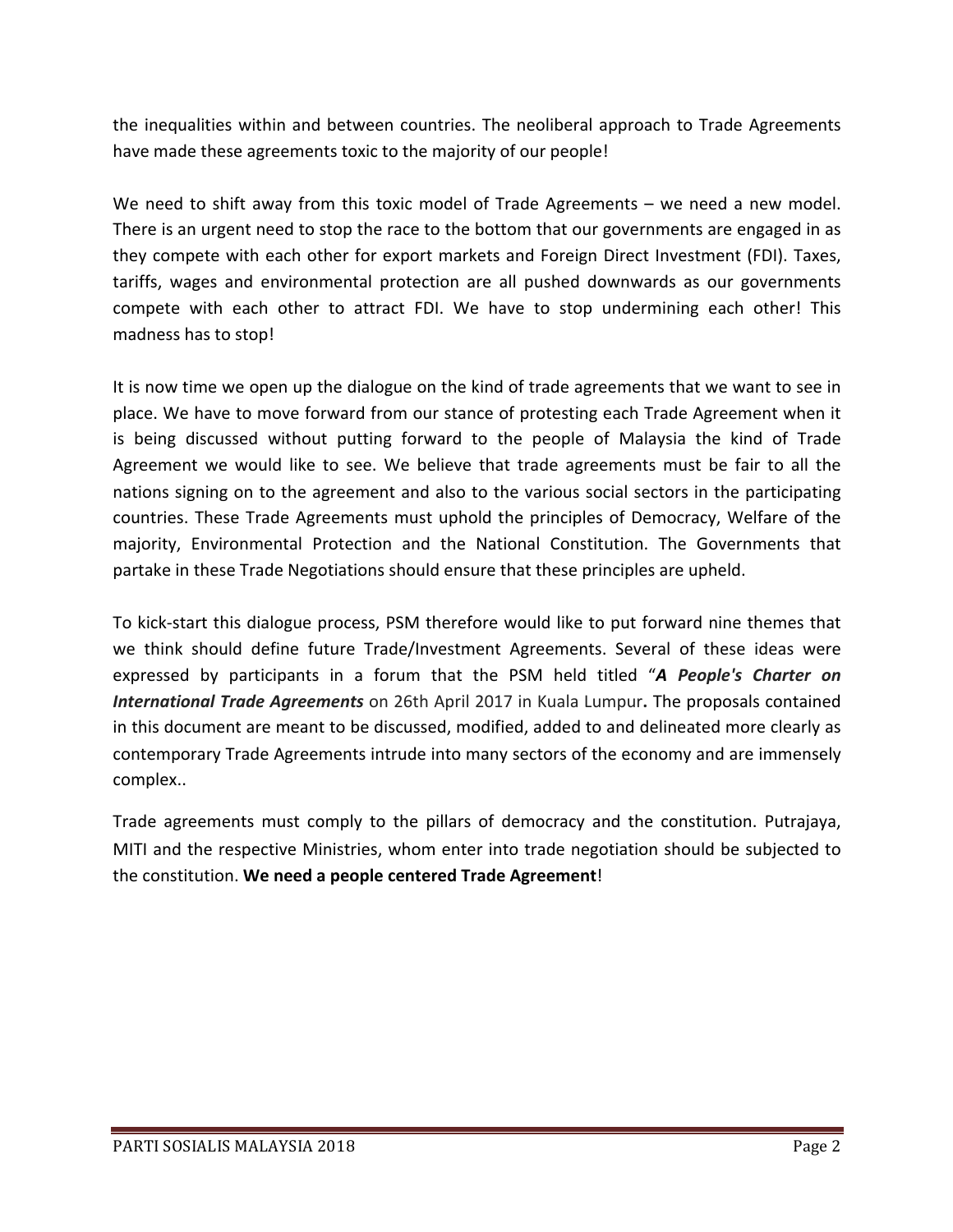# PEOPLES CHARTER ON INTERNATIONAL TRADE AGREEMENTS

*Proposals for a People- Centered Trade Agreement*

### **1. Trade Agreements should not restrict the capacity of our Governments to**

- Improve the economic well-being of the bottom 60% of our populations;
- Provide affordable and good quality health care and education to our people;
- Guarantee food security for the country;
- Provide good quality affordable amenities such as transport, housing, electricity, water, etc;
- Protect the environment for future generations;
- Develop the technological and industrial capacity of our people;
- Deepen the local consumer market and expand domestic aggregate demand;
- Protect the financial stability of the national economy.

To retain the capacity to carry out these responsibilities, the following concessions to foreign investors **should NOT** be written into the Trade Agreement -

- i. **Fair and equitable treatment** The toxic 'fair and equitable', (FET) clause has been used by investors to sue governments whenever laws/regulations are changed in ways that harm foreign investors. This would mean that the government cannot amend our laws if it will harm the investment of an investor (even in the event of a financial crisis, or when the investor's products or actions are proven to be detrimental to the rakyat and environment)
- **ii.** Pre establishment rights for investors
- iii. The demand for "National Treatment"- Trade agreements incorporate clauses such as "National treatment " meaning investments and investors from other negotiating countries must be treated no less favourably than domestic investments and investors. This provision drastically restricts policy space to regulate or carry out any affirmative action duly needed to address domestic socio-economic needs.
- iv. Any **restrictions on performance requirements** such as manpower training, technology transfer, use of locally sourced components, etc.
- v. The definition of "expropriation" to include loss of expected future profits because of changes in the laws of the country. No indirect expropriation clauses!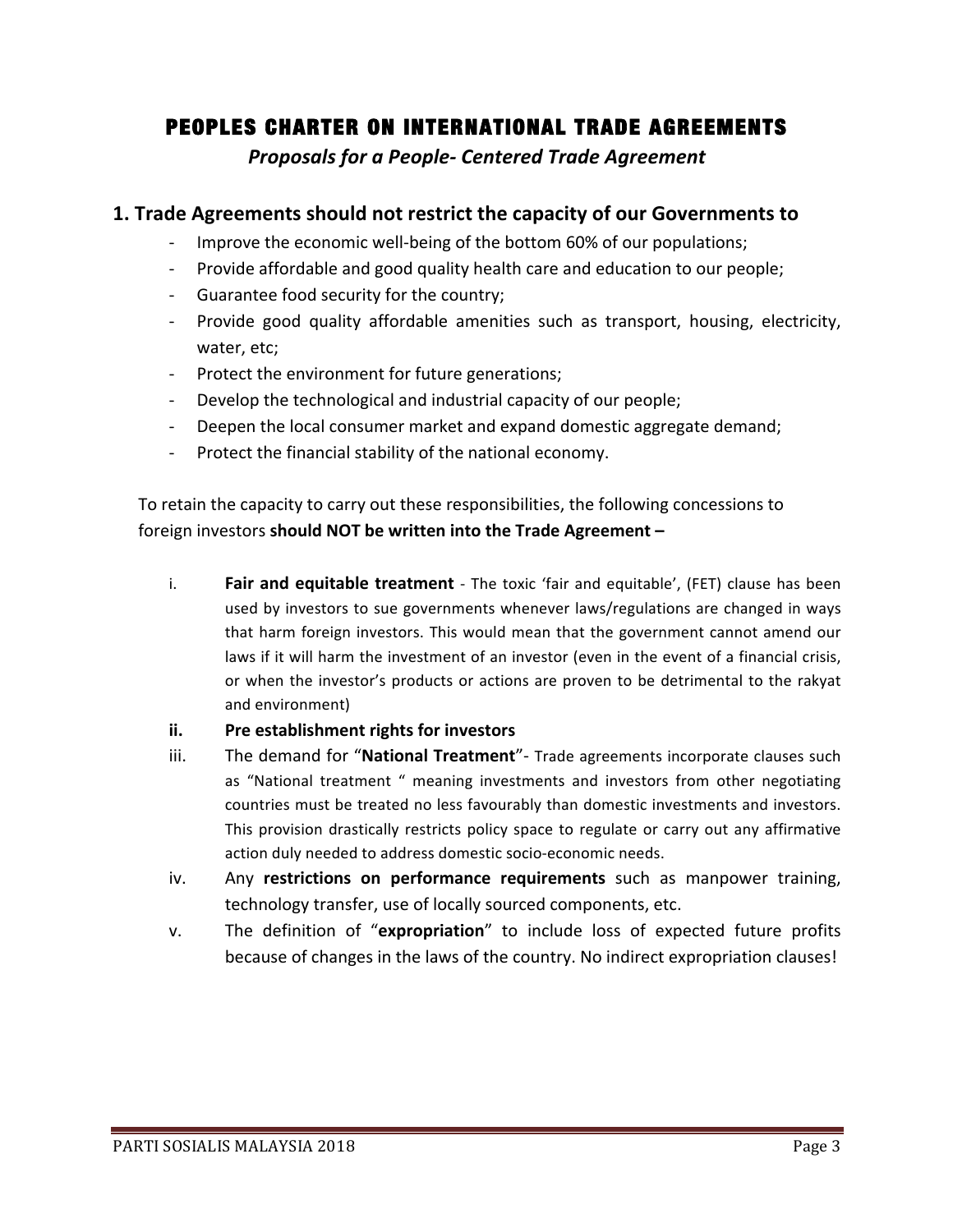## **2.** Trade Agreements should not curtail our access to medicines.

The idea that knowledge can be owned by corporations which then use this "ownership" to create monopolies that jack up the price of medicines to astronomical levels is repugnant to us. This practice is nothing more than the "fencing of the commons". Knowledge is something that is built on from one generation to the next. Every advance in human knowledge is predicated on the knowledge and technology created by previous generations.

Yes, brilliant insights and hard work on the part of scientists should be rewarded, and the money invested by corporations in developing new medicines should be recognized and given fair compensation. But certainly not monopoly rights for over a period of 20 years. We therefore call for, in the short term, for a rejection of any attempt to strengthen intellectual **property protection beyond the TRIPS** regulations on Intellectual Property Rights.

In particular the following should be rejected

- **a)** Data Exclusivity and market exclusivity extensions should be rejected. A measure that could delay regulatory approval for medicines that are off patent, by providing an additional way of getting a monopoly. This will only serve to delay the market entry of affordable generic medicines and goes well beyond the intellectual property protections required by the World Trade Organization (WTO) Agreement on Trade-Related Aspects of Intellectual Property Rights (TRIPS).
- **b) Trips plus** measures, access to affordable generics of new essential medicines for a number of diseases for the world's poorest people in low and middle income countries will be seriously compromised by TRIPS+ provision.
- **c) Patent term extensions**
- **d)** "Ever greening" the renewing of patents for a different use of the same medicine has to be rejected.
- **e)** Patenting of medical procedures and techniques should be resisted.

Meanwhile the "flexibilities" within TRIPS such as "Compulsory Licensing" and "Parallel Imports" should be fully utilized to meet the health needs of our people.

For the longer term we need to work to reclaim the commons. The current Intellectual Property Rights have to be replaced by something more humane and decent. The TRIPS agreement itself has conceded too much to corporate greed.

**No to privatization of health sector** - Trade agreements should not make market access commitments that facilitate privatization of health sector. If Malaysia wants to stop any future privatization plans, or re nationalize the privatized service when such privatization measures in the health sector turns out to be hindering the realization of the right to health, such commitments in trade agreement may be problematic.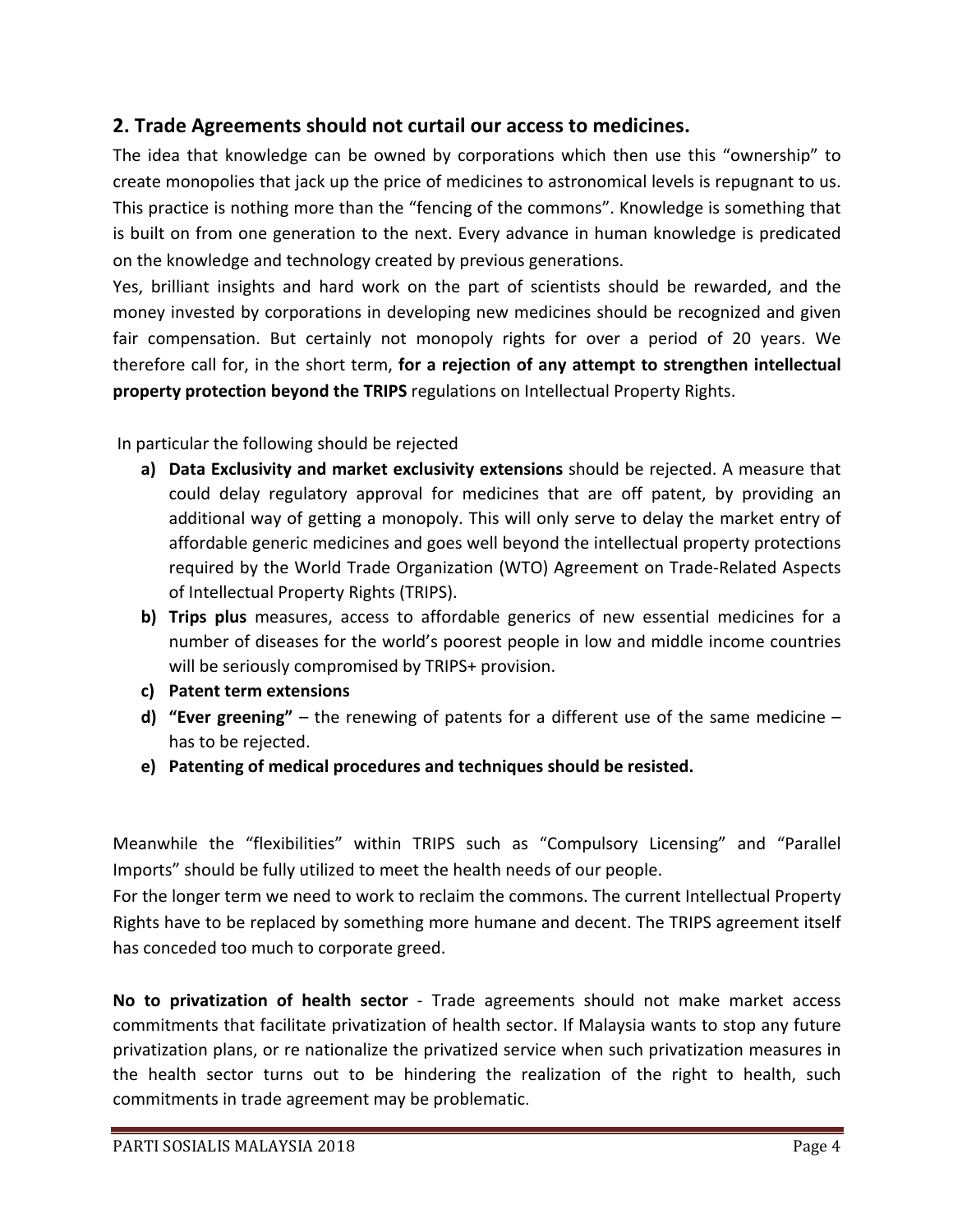## **3. Trade Agreements should not undermine Food Security.**

#### **Right to impose tariffs on imported food so as to protect local farmers and fishermen**

Every country should have the right to impose tariffs on imported food so as to protect local farmers and fishermen. The advanced countries give huge subsidies to their farmers and from time to time dump their excess food products in other countries. With the liberalization of trade and no border protection, the import of heavily subsidized agricultural product from another country at much lower price will jeopardize local products like rice, vegetables and poultry. This will affect farmer's livelihood and income. When local agricultural businesses close down due to unfair competition, we will depend heavily on imported products. This is dangerous in term of food security and sovereignty.

#### **GMO labeling.**

GMO labeling of food and seeds, etc must be strictly adhered to. There are some quarters which argue that GMO labelling is a form of non-tariff barrier and that it should not be made mandatory.

#### **No to UPOV 1991**

Malaysia should not be forced to sign on to UPOV 1991 for this agreement makes the sharing of seeds amongst small farmers illegal and requires them to pay royalties for 20 or 25 years. We should reject extensions of intellectual property rights over agricultural chemicals as well as patent extensions for new uses of old chemicals.

Trade agreements should not restrict the government's power to continue to provide subsidies to farmers, smallholders and fisher folk.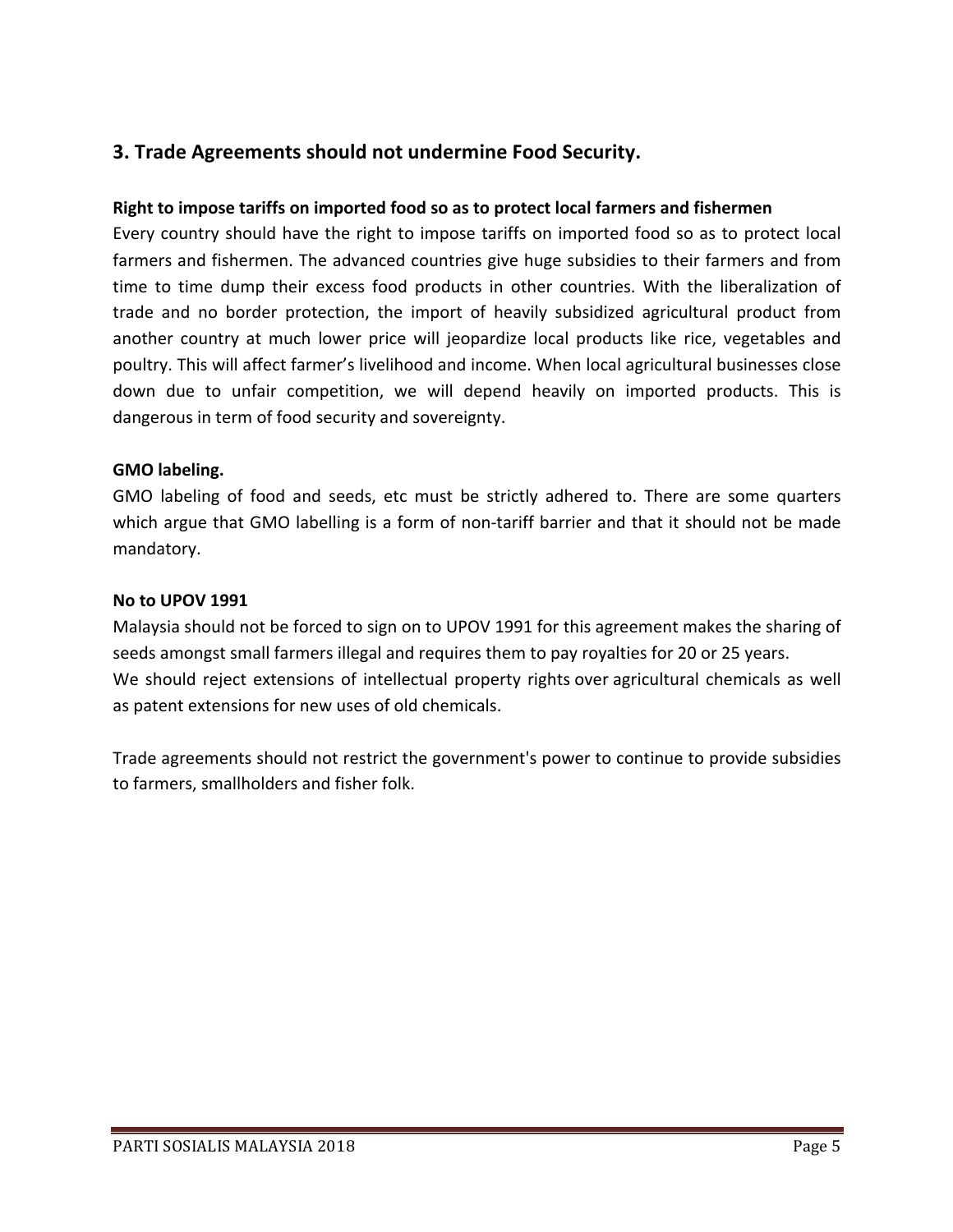## **4.** No to ISDS Provision - Trade Agreements should not emasculate governments

We agree that investors need to have their rights protected like protection from arbitrary seizure of their assets and from any form of victimization. However the ISDS (Investor State Dispute Settlement) gives them far too much rights and results in a "regulatory chill" whereby governments are afraid to enact legislation to protect public health or the environment as they fear the MNC might sue them in an International Tribunal.

Foreign investors should have all the rights that Malaysian investors enjoy. They should have the right to sue the government for breach of contract and file Judicial Review actions if they feel a particular government decision was prejudiced against them. But they should do this **utilizing avenues available in the Malaysian Legal System.**

An International Court of Appeal can be constituted to if parties want to pursue their case after exhaustion of the legal processes within the country, but this International Court must comprise of senior Judges drawn from the countries that are party to the multi-national Trade Agreement. It should be clearly stated that health and environment concerns are more important that the profits of corporations.

As the ISDS is a flawed system victimizing governments, Malaysia should renegotiate to remove all ISDS provisions in existing Bilateral Investment Treaties and Free Trade Agreements previously committed to.

# **5.** The role of Small and Medium sized business entities (SMEs) in our national **economy should be protected and enhanced.**

SMEs are business entities with a gross revenue of below 50 million per year and with less than 200 employees. At present they are a very important component of the Malaysian economy. They play an important role in distributing goods and services to all regions of our country where 98.5 % of business establishments in Malaysia are SME's. The presence of thousands of small owner-operated businesses augments aggregate demand in our rural areas and smaller towns and this in turn generates business opportunities and jobs for micro businesses in these regions. It also reduces the rate of migration to our cities and mitigates urban congestion.

Trade Agreements must not undermine the SME sector by giving huge marketing chains the license to compete with and undermine our SMEs.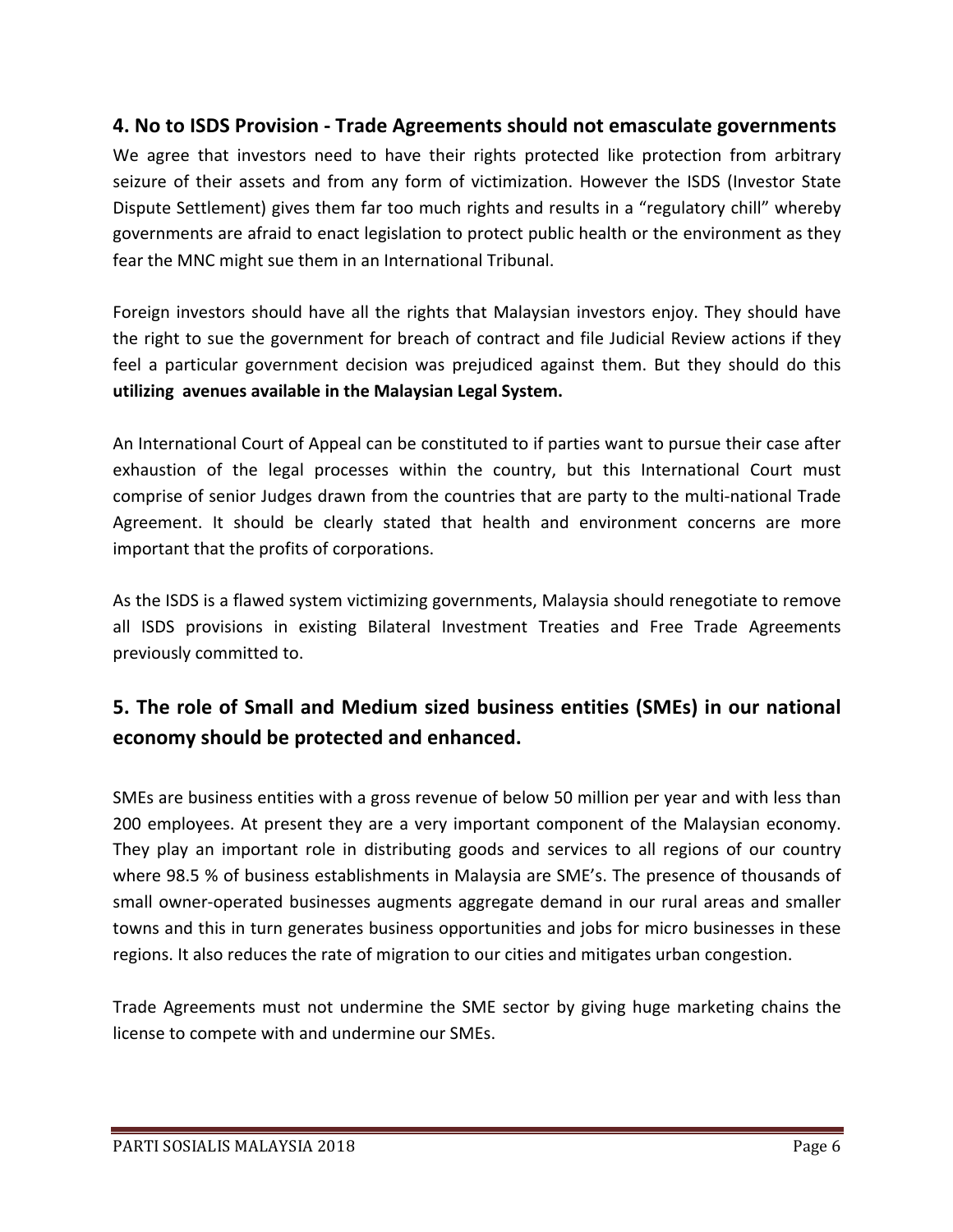## **6.** The Trade Agreements of the future should play a role in cutting down tax **evasion by the Billionaire Class.**

Under the current system, large MNCs produce goods (and services) at low costs in Asian countries, and then sell these products with a large mark-up in Europe and North America thus making a huge profit. These MNCs avoid paying taxes in both the Asian or African country where the product is manufactured or in their home countries where the product is sold by using "transfer pricing" to "declare" their abundant profits in a tax haven. In most cases, the product does not actually transit the tax haven  $-$  it's all only in the "paperwork". This widespread practice reduces government revenue and worsens the imbalance in wealth distribution between the top 0.01% of the richest and the rest of the word population.

Thus trade agreements should not in any way facilitate transfer pricing and instead **should have** provision that restrict transfer pricing, the use of Tax Havens and the avoidance of paying taxes by MNCs.

## **7.** The Special and Differential Treatment Principle must be preserved.

Malaysia is now a middle income country. Our per capita income is now about 10 times higher than the poorest 10 countries in Africa. So when dealing with these countries and other poorer countries in Africa and Less Developed Countries in Asia, the Malaysian government must observe the "special and differential treatment principle" whereby the countries mired in poverty must be given more favorable term with regards to access to markets, financing and technology, education, diversification of production, infrastructure, institutional development and human resources.

Trade should not be only about Malaysia benefiting especially if it is at the expense of a country that is more unfortunate compared to us. We should attempt to

- Excuse Less Developed Countries from making extensive commitments in all trade agreement chapters, until they reach equivalent levels of development.
- Upgrade the livelihood of the people in the poorer nations engaged in regional cooperation with us;
- Work towards a better minimum wage in the countries that we are engaging with;
- Prevent the race to the bottom, where countries compete amongst each other for FDIs and export markets;
- Promote Energy and Resource Democracy which allows local people, particularly women, to make decisions over the use of local resources and the best way to fulfil their needs.
- Advance the general welfare of all the inhabitants of the nations involved in Trade Agreements with us.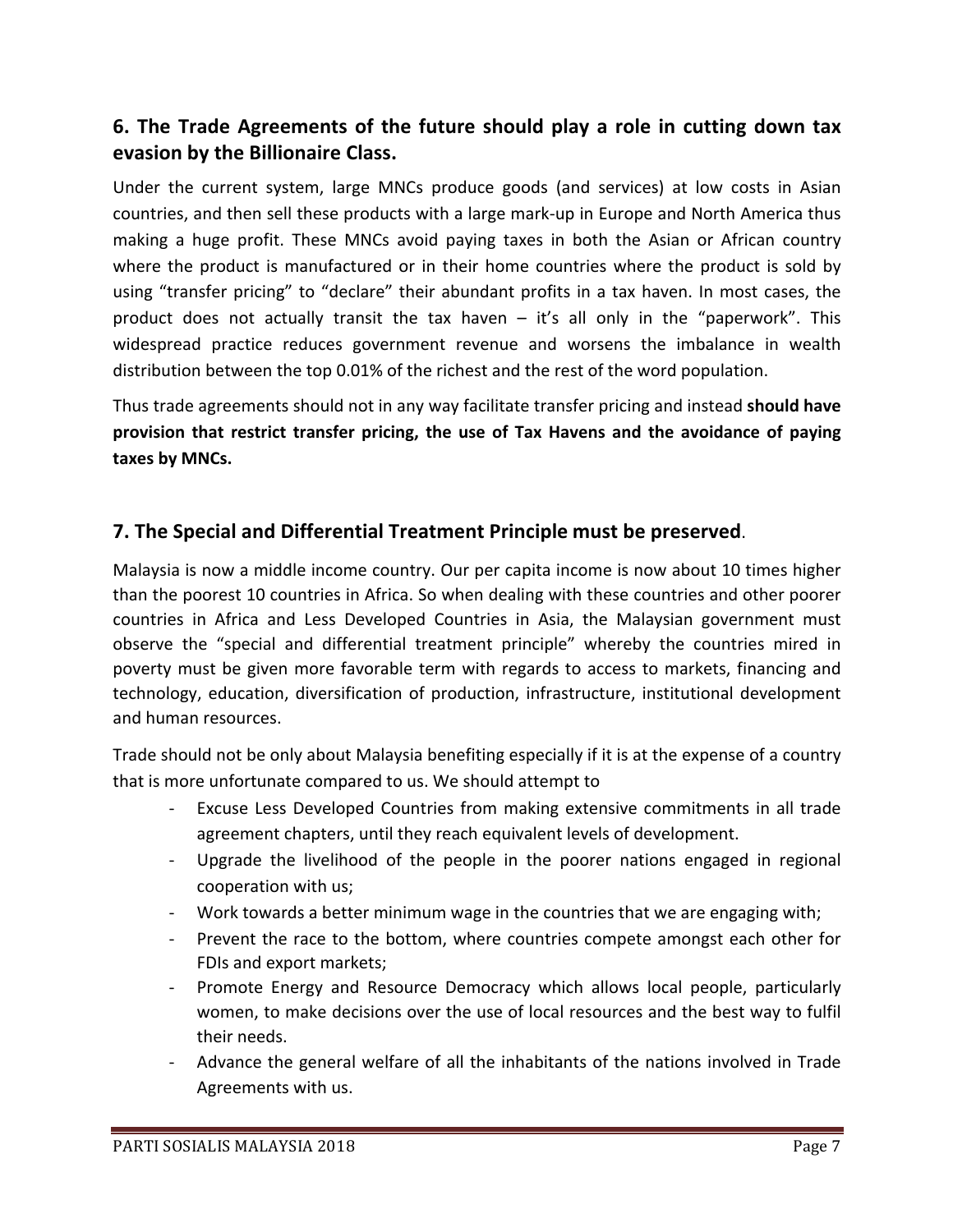## **8. Full disclosure and Consultation with the People.**

The current practice of negotiating Trade Agreements in secrecy has to stop. Although the Executive Branch of our Government is empowered by the Federal Constitution to make Treaties with other countries, in the case of Trade Agreements where there is a tremendous impact on the lives of our citizens there must be disclosure and consultation. We propose that

- $-$  The Government be transparent in relation to its international trade dealings and negotiations. It must disclose which countries it is negotiating or planning to negotiate FTAs and BITs (Bilateral Investment Treaties) with; it must disclose the consolidated negotiating text or at the very least Malaysia's negotiating proposals in the BITs & FTAs to enable proper analysis, democratic participation and government accountability.
- *The Government hold widespread and systematic consultations* with all affected sectors including patient groups, farmers, fisher folk, SMES, environmental groups, tobacco control groups, trade unions etc. It must not conclude agreements before such consultations are held.
- **Cost-Benefit analyses are carried out** the Government should retain an independent entity to carry out short, medium & long term cost-benefit analyses (CBA) before beginning negotiations and at the end based on the final text before deciding whether to sign it. The terms of reference and CBAs must be released to the public as soon as they are completed. It is important that these CBAs look specifically at how the provisions of the Trade Agreement affect different socio-economic classes. What might be good for a certain group of businessmen might be very disadvantageous to the Orang Asli or to women in the B40 segment of the population. The differential impact of proposed provisions on different sector and strata of society must be looked at seriously.
- $-$  *Human Rights and Environmental Impact (HREIA) Studies* must be carried out before beginning negotiations and at the end, based on the final text before deciding whether to sign it. The terms of reference and impact assessments must be released to the public as soon as they are completed.
- $-$  Methodologies for HREIAs must provide data disaggregated by sex and then further disaggregated by labor status. *Women's voices must be reflected* in the assessments. Women's groups must be consulted, and they should be a key source of information for the assessment process.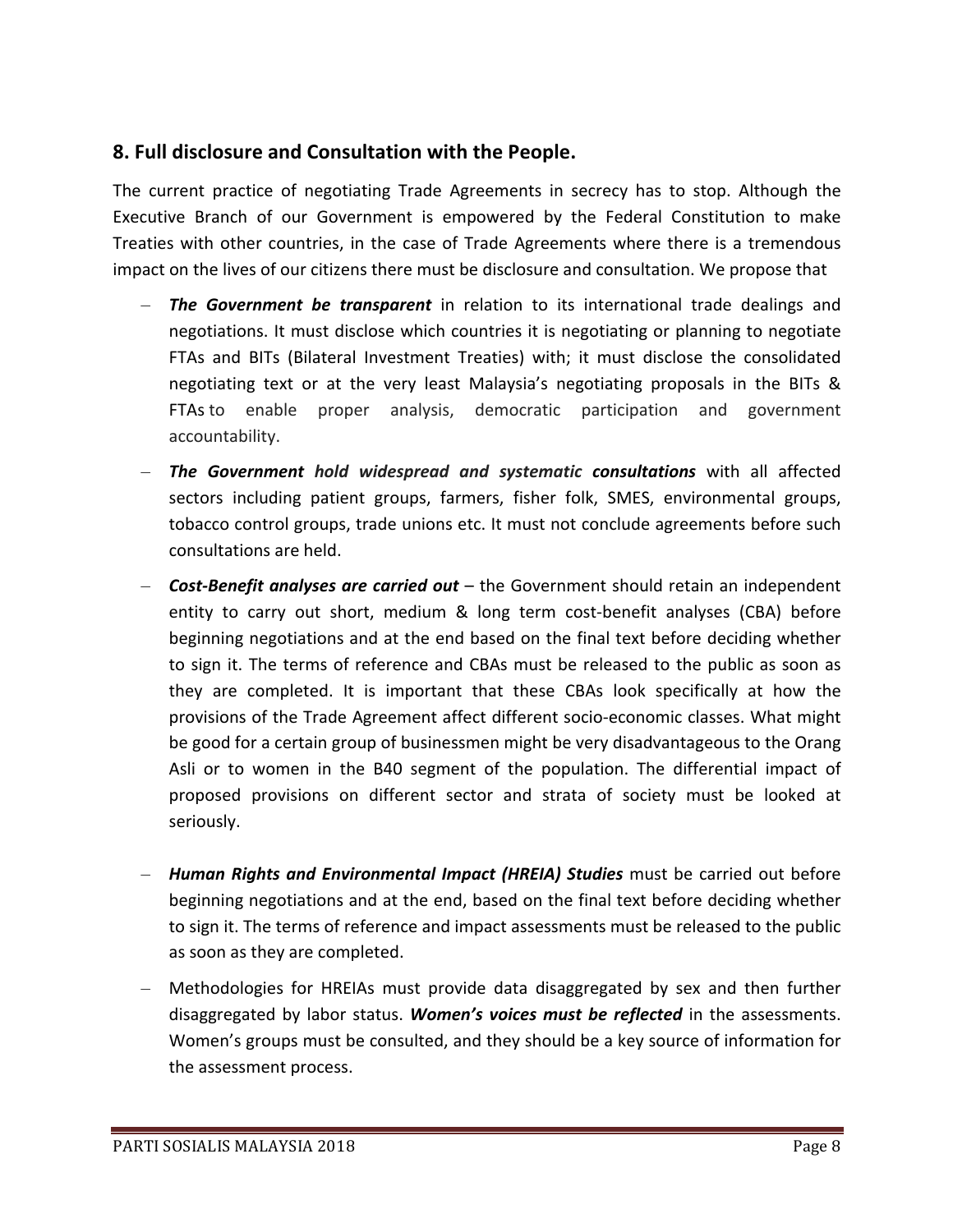– We need a *National Referendum* to set out the main parameters that our Government should follow when negotiating Trade Agreements.

# **9.** Trade that enhances the livelihood of the inhabitants of negotiating **countries.**

The Malaysian government should identify what types of development policies are essential to build production (or supply) capacities in Malaysia, and what international transfers of resources and technology are essential to support, in particular, the development of such capacities in our country and align negotiations and resulting trade agreements with such policies. 

Thus, states should play a primary role to establish cooperation among negotiating nations to advance the general welfare of all the inhabitants of the nations involved in trade agreements in contrast to the current trade agreements where states play a role only to facilitate and break down borders for their private enterprises.

Participating countries should work towards a regional agreed decent living wage, preventing the race to the bottom, countries competing amongst each offering low wages in order to attract FDI. Participating countries that do not comply with the agreed regional living wage must be punished with higher import tariffs on their products till they comply with the agreed regional understanding.